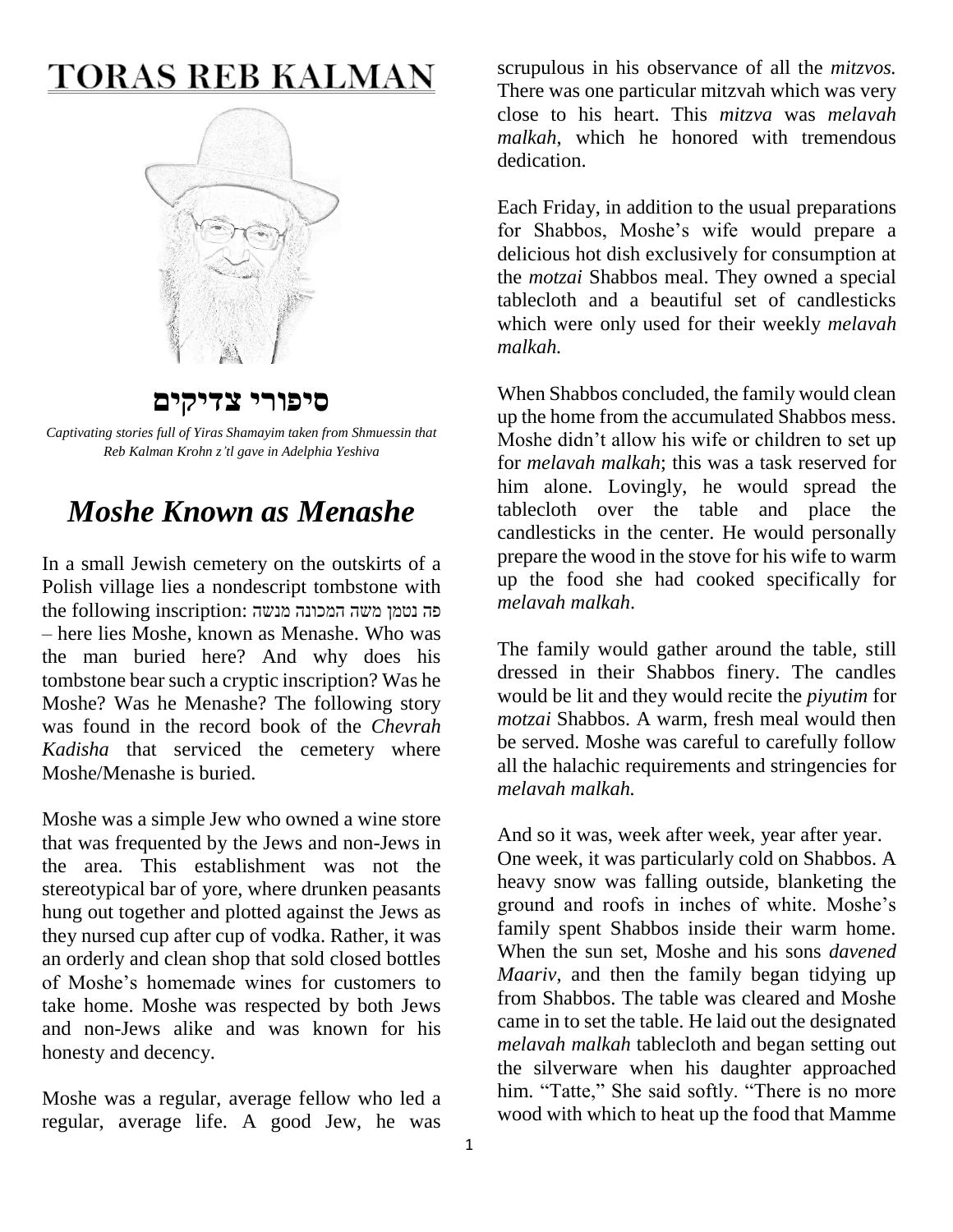prepared for *melavah malkah*. It seems like we will need to eat cold food tonight."

Moshe stared at her. "What do you mean?" He asked, dumbfounded. "The Halacha clearly states that something warm should preferably be eaten for *melavah malkah*. I've devoted my life to this mitzvah; how can we just eat cold food? Are you sure there are no forgotten logs in the cellar somewhere?"

"There is nothing, absolutely nothing to burn," She responded despondently. "It was bitterly cold on Shabbos; all the wood we had was consumed in the furnace that heats the house. We have a bit of kerosene in the lantern which was lit to provide us with light, but we don't have anything else."

Moshe's expression remained determined. "I can't just abandon this mitzvah," He declared, looking around the room at the wrought iron chairs and table. If only he owned a wooden crate, a wooden stool… if he had those, he would gladly part with them to provide wood for the stove. But there was nothing in the house to burn.

He glanced out the window. The pristine white flakes were still falling steadily, and the layer of snow on the ground was knee-deep. How could he venture out in such terrible weather to try to obtain wood? Could he chop down some branches in this weather? Could he drag them home through the snow? Would freshly cut branches even ignite?

"You can't go out in this weather, Moshe!" His wife insisted, following his gaze. "We'll have to eat cold food. There's no way to get wood right now."

Moshe just shook his head and went to bundle up. *Melavah malkah* was dearer to him than anything else, and he was prepared to go to great lengths to observe it properly.

Outside a vast expanse of white stretched out before Moshe in any direction he turned. Shutting the door behind him, he ventured into the kneedeep snow in the direction of the forest. It wasn't long before the artic temperatures began to penetrate the many layers that shielded his body and face. His skin stung from the cold, but he continued plowing onward.

After only a few minutes, he realized that his mission was doomed. It wouldn't be more than another twenty or thirty minutes before his body would give way to the cold. He simply did not have enough time or physical strength to chop down a tree, saw it into smaller logs, and carry the wood home to burn before he would succumb.

Looking around despairingly, he suddenly noticed a wooden cross sticking up in the snow. Moshe's eyes lit up. Wood! Dry, sanded beams of wood! He briefly considered the fact that stealing the wooden cross would arouse the ire of the non-Jews, but he quickly discarded the thought. The continuously falling snow would cover his tracks, he knew, and there was no way they would be able to trace the act back to him.

With a fresh burst of adrenaline, he moved his frozen legs across the snowy field. He swung his axe energetically and watched the cross fall. Working quickly, he cut the wood into smaller beams and tied them neatly together. He tossed the bundle over his shoulder and whistled a happy tune as he made the cold and painful trek back home.

His family was tremendously relieved to see him back alive. Moshe changed into warm, dry clothing and slowly regained circulation in his limbs. Not wishing to cause a commotion, he did not tell his family where he found the wood. He merely untied his bundle and used a few of the pieces to heat the food for melavah malkah. Soon, the family was gathered around the table as always, singing *zemiros* together and enjoying the special time.

When the meal was over, Moshe packed up the remaining wood and dumped it into his storage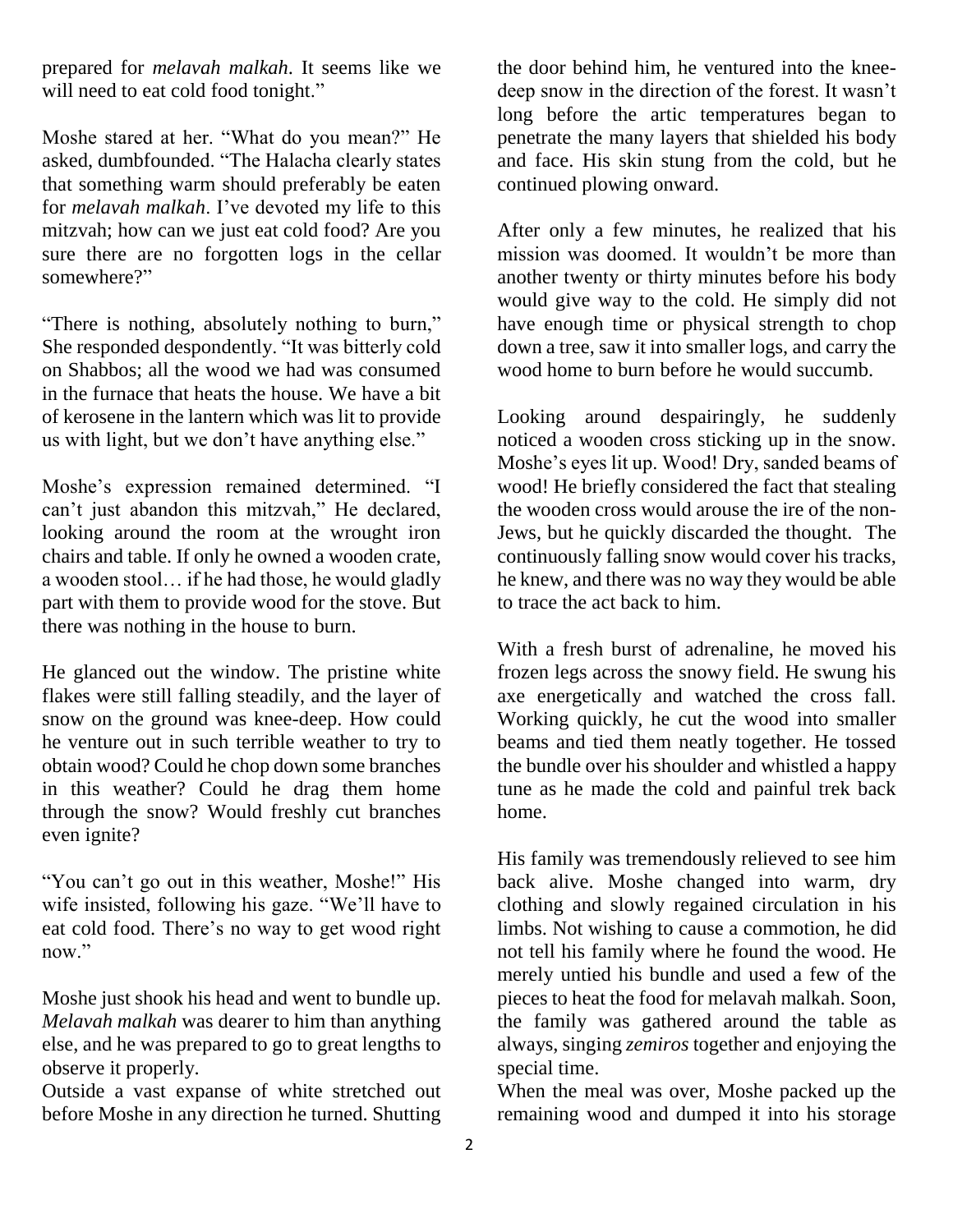shed. For *melavah malkah,* he had had no choice other than to use the wood of the cross, yet he did not want to have any more benefit from wood that had been used for such an impure purpose. Grateful to have been able to fulfill his special mitzvah, Moshe drifted off into a peaceful sleep.

Sunday morning dawned. The snow had finally stopped and the sun was out. The freezing temperatures did not deter the many non-Jews who wished to attend their Sunday services. It wasn't long before someone noticed that the polished wooden cross was missing. A commotion ensued. Where was it? Who took it? The snow in the area was pristine and untracked, keeping the secret. There were no footprints, no clues, nothing to point them in the direction of the culprit.

The first clue came when someone remembered that he had seen the cross the day before. "It was here yesterday," The man maintained, his breath frosting the air as he exhaled between phrases. "I know I saw it yesterday. That means it was taken during the storm last night."

"Who could have ventured out in such a storm?" Someone else asked. "It must have been Moshe, the owner of the winery!" A bushy-bearded peasant declared. "His house is the closest. The thief couldn't have come from much further away in such weather."

"Moshe? Are you crazy?" Another peasant asked scornfully. "We know Moshe. He's not the type to go outdoors in such weather, and neither is he the type to steal a cross."

"I don't know if he is or isn't the type," The first man countered. "But it couldn't have been anyone else. He's the only one who lives close enough. Come on, friends, what are we waiting for? Let's go to Moshe's house to check it out!"

Laughing coarsely, the group of peasants made their way to Moshe's home. "Hey, Moshe," They greeted him. "Tell us

something. Were you the one who stole our cross?"

Moshe just looked at them and did not respond. "I don't trust that Jew," A peasant murmured. Louder, he announced, "Let's search his house!" Moshe wordlessly stepped aside and allowed the men to enter. The peasants turned his home upside down but did not find what they were searching for. Cursing loudly, they left the house and Moshe breathed a premature sigh of relief. "Hey, Ivan, we didn't check the shed out back!" One of the non-Jews called, lingering in the courtyard. He motioned to his friends to join him, and the group trudged through the snow to the storage shed.

Laying on the floor at the entrance to the shed, in plain view, were some pieces of polished wood. The peasants recognized it immediately. "It was Moshe!" They cried, picking up the bundle. Congratulating themselves on their fine detective skills, they went back to the house.

The peasants showed no mercy as they pummeled Moshe, his wife, and his children with their fists, delivering punch after painful punch. They finally left the wife and children, bleeding and limping, and turned their full attention to Moshe. All ten of them let out their hatred and rage on the poor Jew, who bore his suffering stoically. When they were done, the peasants bound Moshe's bruised limbs tightly together and brought him to the priest for judgement.

The word spread quickly among the Jews and non-Jews that Moshe was being tried for stealing, breaking, and burning the cross. The entire village was in uproar. The Jews could not understand what had caused such a level-headed man like Moshe to do something so foolish. The fate of the entire community was at stake, and they were terrified.

By the time the trial commenced, a huge crowd had gathered. The peasants were eager to witness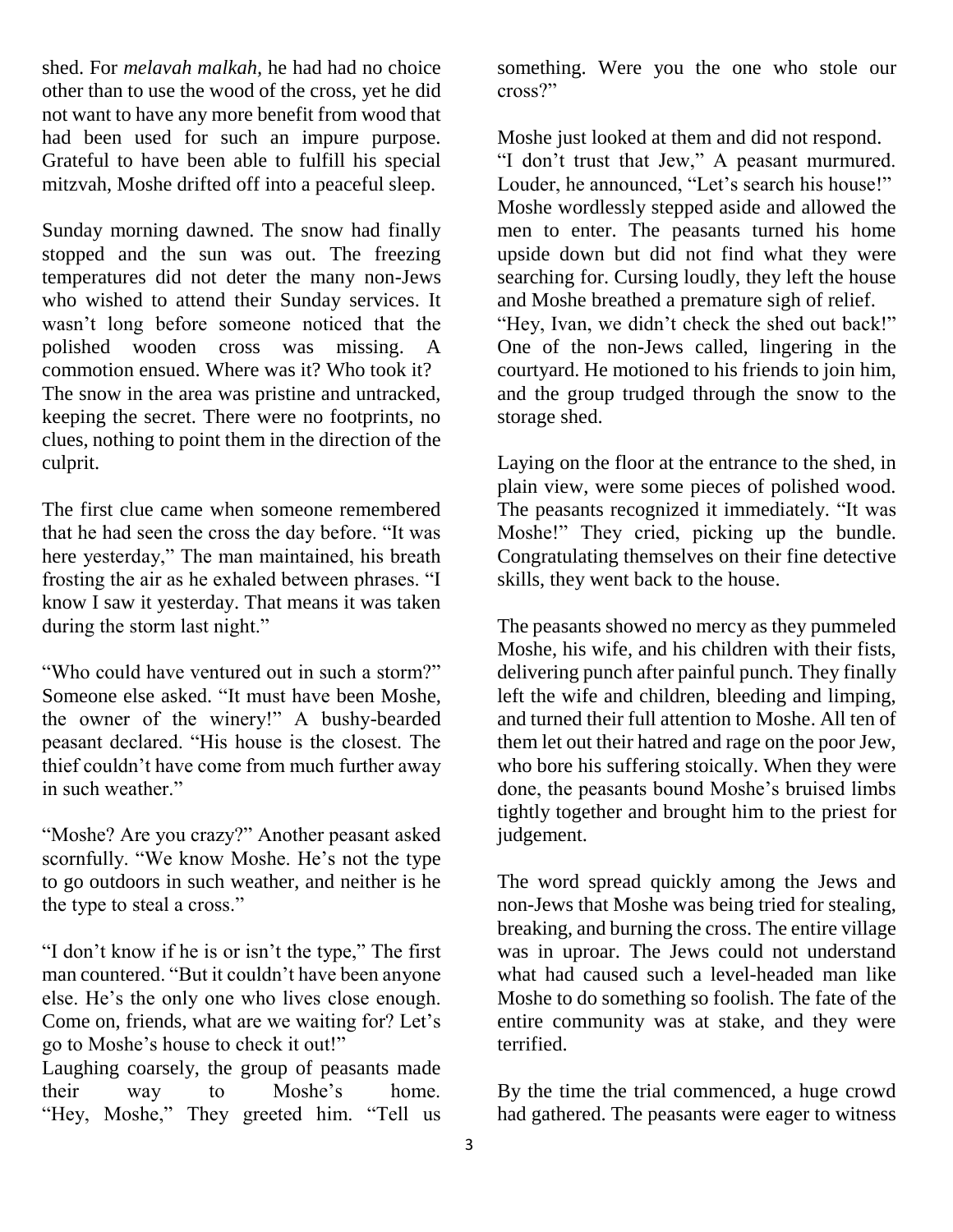the punishing of the Jew who had the audacity to steal their religious symbol, and the Jews, huddled at the edge of the crowd, came to provide moral support and hear the truth about what happened. They could not accept the story as truth, since it was so uncharacteristic of their friend.

A hush settled over the assemblage as the priest rose. He looked into Moshe's eyes and demanded, "Admit the truth. Were you the one who stole the cross?"

"Yes," Moshe responded, his voice ringing out clearly. "It was I. I took it, I broke it, and I burned it."

"And can you tell us why committed such a heinous crime?" The priest asked, ice dripping from each word. "It was snowing," Moshe said. "And I needed wood to heat up some food so that I could perform the mitzvah of *melavah malkah*, the Saturday night meal, properly."

The Jews gasped. For *melavah malkah*?! Moshe risked his life and stole the cross just so that his food for *melavah malkah* would be warm? There was no requirement for him to be *moser nefesh* so that his *melavah malkah* would contain warm food! They shook their heads in astonishment and disbelief.

"The sin you have committed is very grave," The priest said sharply. "The only fitting punishment is to have done to you what you did to the cross. We'll slice your limbs into pieces, same as you brazenly did to our cross."

Moshe's family and the Jews in the audience began wailing in terror while the non-Jews cheered gleefully. Moshe himself remained stoic, his face betraying no emotions.

The priest raised his arms to silence the crowd. "However," He thundered. "We are a merciful people, and we will offer you a way out. Agree to become a Christian, and you will be pardoned fully. Convert, and you will not come by any harm."

Moshe lifted his chin proudly. "I am a Jew," He declared. "And I will die a Jew. You might tear my limbs apart, you might defile my body, yet I will never to give up my *yiddishkeit*."

With fury blazing from his eyes, the priest ordered that Moshe be bound again and thrown into a dungeon until the sentence would be carried out.

A few days later, Moshe was brought out of the dungeon. An executioner stood before him with an array of instruments, each more menacinglooking than the next. His expression bespeaking an inner calm, Moshe asked permission to relay a final request.

"Speak," The executioner said curtly. "After I die, I would like for my body to be given over to the Jewish community for burial," The brave Jew said. "They should write the following inscription on my tombstone: פה נטמן משה המכונה מנשה - here lies Moshe, known as Menashe."

"Granted!" With a final nod, the executioner began plying the tools of torture. He continued even after Moshe breathed his last breath, desecrating his corpse until it was barely distinguishable. Then, to fulfill the dying man's wish, Moshe's body was handed over to the Jewish community, along with his instructions regarding his *matzeivah*.

The *levayah* was well-attended by the town's many Jews, who were numb with grief over Moshe's terrible death. They still could not understand what had prompted Moshe to go to such extreme measures for *melavah malkah.* Something did not add up about the story. Even if Moshe had risked his life for his convictions, why would he so easily confess? He did not even attempt to deny the charges.